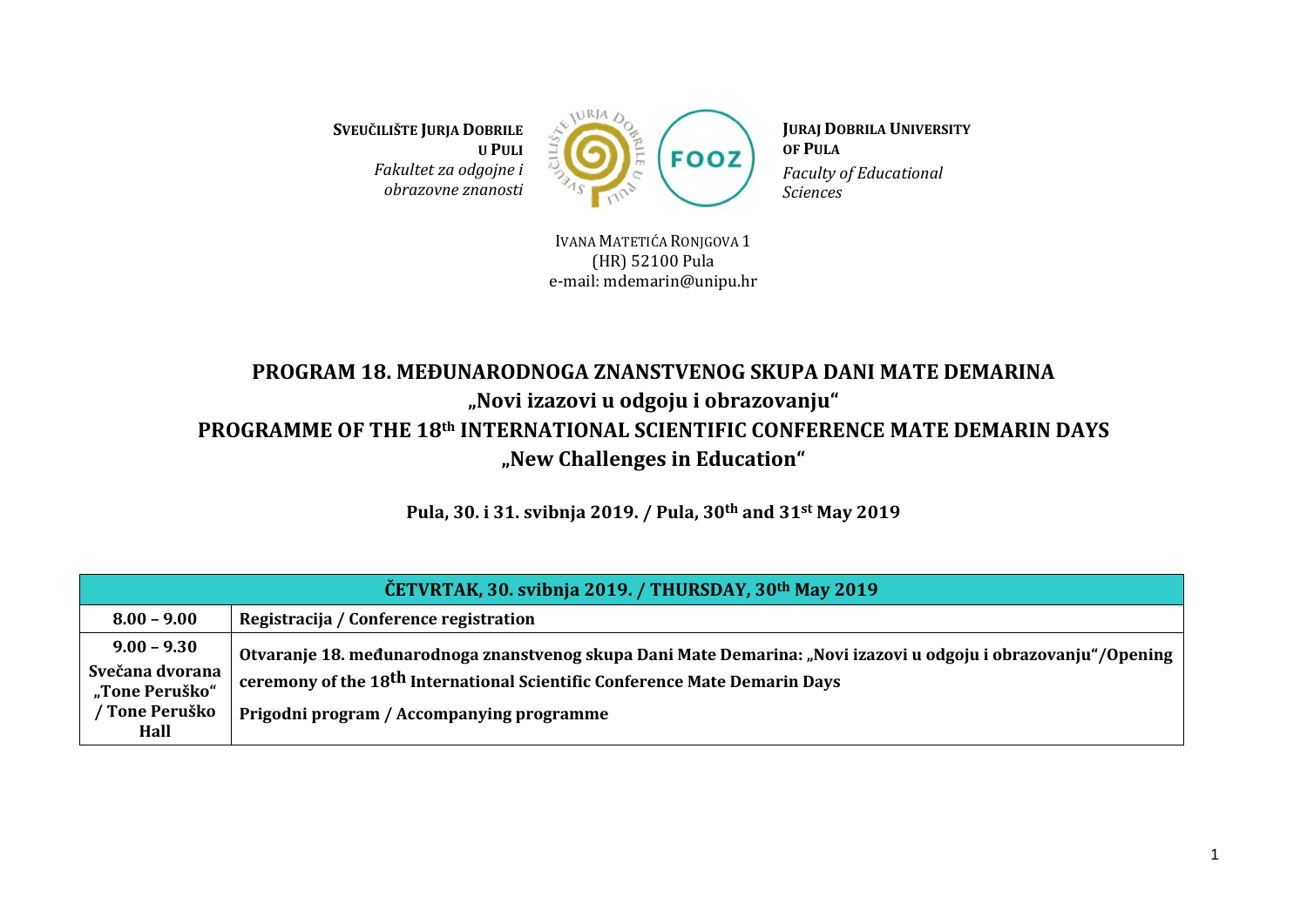| $9.30 - 10.30$                | 9.30 - 10.00 Dr. Michelle Attard Tonna: Teacher Mentoring in Malta: Supporting Teachers in their Initial Phases of their              |                                                             |  |  |  |
|-------------------------------|---------------------------------------------------------------------------------------------------------------------------------------|-------------------------------------------------------------|--|--|--|
| Plenarna                      | Career                                                                                                                                |                                                             |  |  |  |
| izlaganja /<br><b>Keynote</b> | 10.00 - 10.30 Doc. dr. sc. Zdenko Braičić: The Influence of Demographic Development and Natality on the Spatial Picture of            |                                                             |  |  |  |
| lectures                      | Primary Education in Istria County (Croatia)                                                                                          |                                                             |  |  |  |
| $10.30 - 10.45$               | Pauza/Break                                                                                                                           |                                                             |  |  |  |
| $10.45 - 12.30$               | 10.45 - 11.15 Doc. dr. sc. Iztok Retar: New Challenges in Education and Schooling: Creativity and Innovativeness                      |                                                             |  |  |  |
| Plenarna                      | 11.15-11.45 Izv. prof. dr. sc. Darko Lončarić: Creativity as a General or Subject Specific Ability: Example of Measuring              |                                                             |  |  |  |
| izlaganja /                   | Creativity in Various Fields of Education<br>11.45 - 12.15 Doc. dr. sc. Petr Vlček: Reviewing the Curriculum - Never-Ending Challenge |                                                             |  |  |  |
| <b>Keynote</b><br>lectures    |                                                                                                                                       |                                                             |  |  |  |
| $12.30 - 14.00$               | Ručak / Lunch                                                                                                                         |                                                             |  |  |  |
|                               |                                                                                                                                       |                                                             |  |  |  |
|                               | RAD U SEKCIJAMA / SESSIONS                                                                                                            |                                                             |  |  |  |
|                               | <b>SEKCIJA/SESSION A:</b>                                                                                                             | <b>SEKCIJA/SESSION B:</b>                                   |  |  |  |
|                               | SVEČANA DVORANA "TONE PERUŠKO" / TONE PERUŠKO HALL                                                                                    | UČIONICA 34 / ROOM 34                                       |  |  |  |
|                               | MODERATOR / MODERATOR: SABINA VIDULIN & PETR VLČEK                                                                                    | MODERATOR / MODERATOR: MIRJANA RADETIĆ-PAIĆ & MARINA        |  |  |  |
|                               |                                                                                                                                       | <b>DIKOVIĆ</b>                                              |  |  |  |
|                               | Aurika Matković, Elvi Piršl                                                                                                           | Kristina Alviž Rengel                                       |  |  |  |
| 14.00-14.15                   | Reserach Projects in Homeland Education                                                                                               | (Non)Cooperation between Kindergartens and Schools          |  |  |  |
|                               | (Dvorana Slavka Zlatića)                                                                                                              |                                                             |  |  |  |
|                               | Bojana Vignjević Korotaj, Kornelija Mrnjaus                                                                                           | Vanja Marković                                              |  |  |  |
| 14.15-14.30                   | Emotional Competence: a Prerequisite for Effective                                                                                    | Self-Assessment of Teachers' Competences for Teaching       |  |  |  |
|                               | Teacherhood                                                                                                                           | Children with Attention Deficit/Hyperactive Disorder        |  |  |  |
|                               | Sabina Vidulin                                                                                                                        | Marina Diković, Marta Zečević                               |  |  |  |
| $14.30 - 14.45$               | Comparison of Music Lesson Plans: New Insights on Listening                                                                           | Children and Youth's Acqusition of the Civic Competence: a  |  |  |  |
|                               | to Music at School                                                                                                                    | Comparative Analysis of the Republic of Croatia and England |  |  |  |
|                               | Snežana Prtljaga, Sandra Kadum, Danica Veselinov                                                                                      | Marina Diković, Tatjana Gergorić                            |  |  |  |
| $14.45 - 15.00$               | Learners on Project Learning                                                                                                          | Teachers' Assessment of Active Learning in Teaching Nature  |  |  |  |
|                               |                                                                                                                                       | and Society                                                 |  |  |  |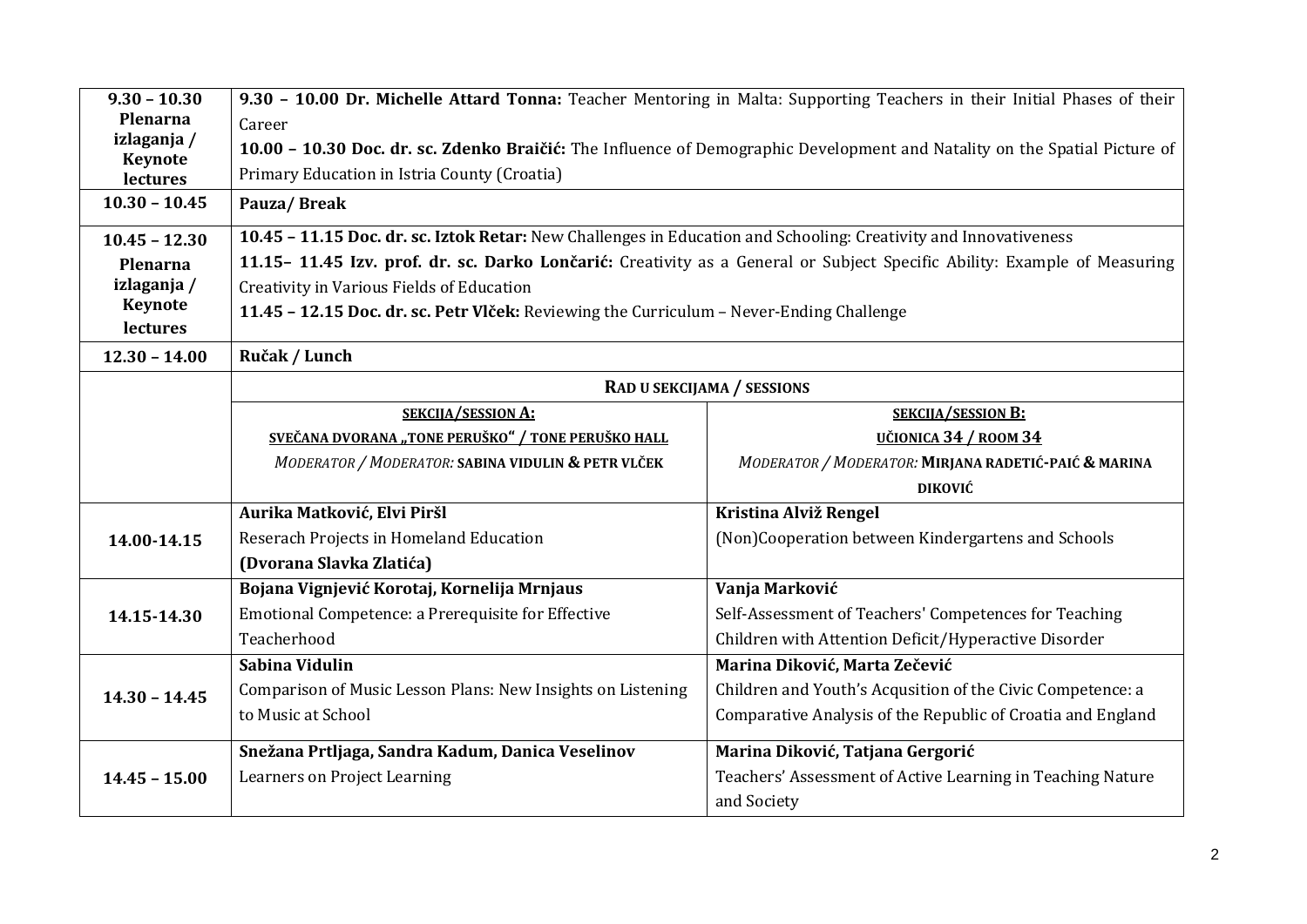| $15.00 - 15.15$ | Rozalina Popova-Koskarova                                    | Fulvio Šuran, Mia Matković                                   |  |
|-----------------|--------------------------------------------------------------|--------------------------------------------------------------|--|
|                 | Attitudes of Students at Pedagogical Faculty in Skopje about | The Sociology of Territorial Phenomena and the School of the |  |
|                 | Quality of Inital Education                                  | Future                                                       |  |
|                 |                                                              |                                                              |  |
| $15.15 - 15.30$ | <b>Aliu Lulzim</b>                                           | Dea Lazić, Nevenka Tatković                                  |  |
|                 | The Competencies of the Teacher in the Modern Education      | Students' Attitudes Toward humor in Higher Education         |  |
|                 | Tijana Vukić, Kristina Nefat, Zvonimir Peranić               | Petko Radulović, Ljiljana Tadić Komadina, Nevenka            |  |
| $15.30 - 15.45$ | <b>Pula Students' Television Competencies</b>                | <b>Tatković</b>                                              |  |
|                 |                                                              | Attitudes of Students towards Informal Addressing of         |  |
|                 |                                                              | Professors in Higher Education Institutions                  |  |
|                 | Maja Hmelak, Jurka Lepičnik Vodopivec, Kiril Barbareev       | Marlena Plavšić, Ivana Muža                                  |  |
| $15.45 - 16.00$ | Interculturalism from the Perspective of Pedagogics and      | Do Male and Female Students Differ in Reading Attitudes and  |  |
|                 | Integration in Preschool with Emphasis on Cooperation with   | <b>Reading Habits?</b>                                       |  |
|                 | Parents                                                      |                                                              |  |
| $16.00 - 16.15$ | Diskusija / Discussion                                       |                                                              |  |
| $16.15 - 16.30$ | Pauza/Break                                                  |                                                              |  |
|                 | RAD U SEKCIJAMA / SESSIONS                                   |                                                              |  |
|                 | <b>SEKCIJA / SESSION C:</b>                                  | <b>SEKCIJA / SESSION D:</b>                                  |  |
|                 | SVEČANA DVORANA "TONE PERUŠKO" / TONE PERUŠKO HALL           | UČIONICA 34 / ROOM 34                                        |  |
|                 | <b>MODERATOR / MODERATOR: IZTOK RETAR</b>                    | MODERATOR / MODERATOR: MIRJANA RADETIĆ-PAIĆ & MARINA         |  |
|                 |                                                              | <b>DIKOVIĆ</b>                                               |  |
|                 | <b>Shehu Florina</b>                                         | Kristina Djaković, Marieta Djaković                          |  |
| 16.30-16.45     | Assumptions for Creating the Stimulative Environment and     | From the Pioneers to Europe or the Diachronic Didactics of   |  |
|                 | Diversity in Early Child Education                           | Cultural Studies in Croatian Textbooks and Handbooks for     |  |
|                 |                                                              | Teaching of German as Foreign Language in High Schools       |  |
| 16.45-17.00     | Biljana Kamchevska, Vesna Makashevska, Simona                | Aldo Špelić, Luka Pogrančić                                  |  |
|                 | Palchevska                                                   | The Role of Early Adolescent Development in the Process of   |  |
|                 | Challenges in Creating a Reference Literature for Early      | Socialization in Primary School Classes                      |  |
|                 | Childhood Development                                        |                                                              |  |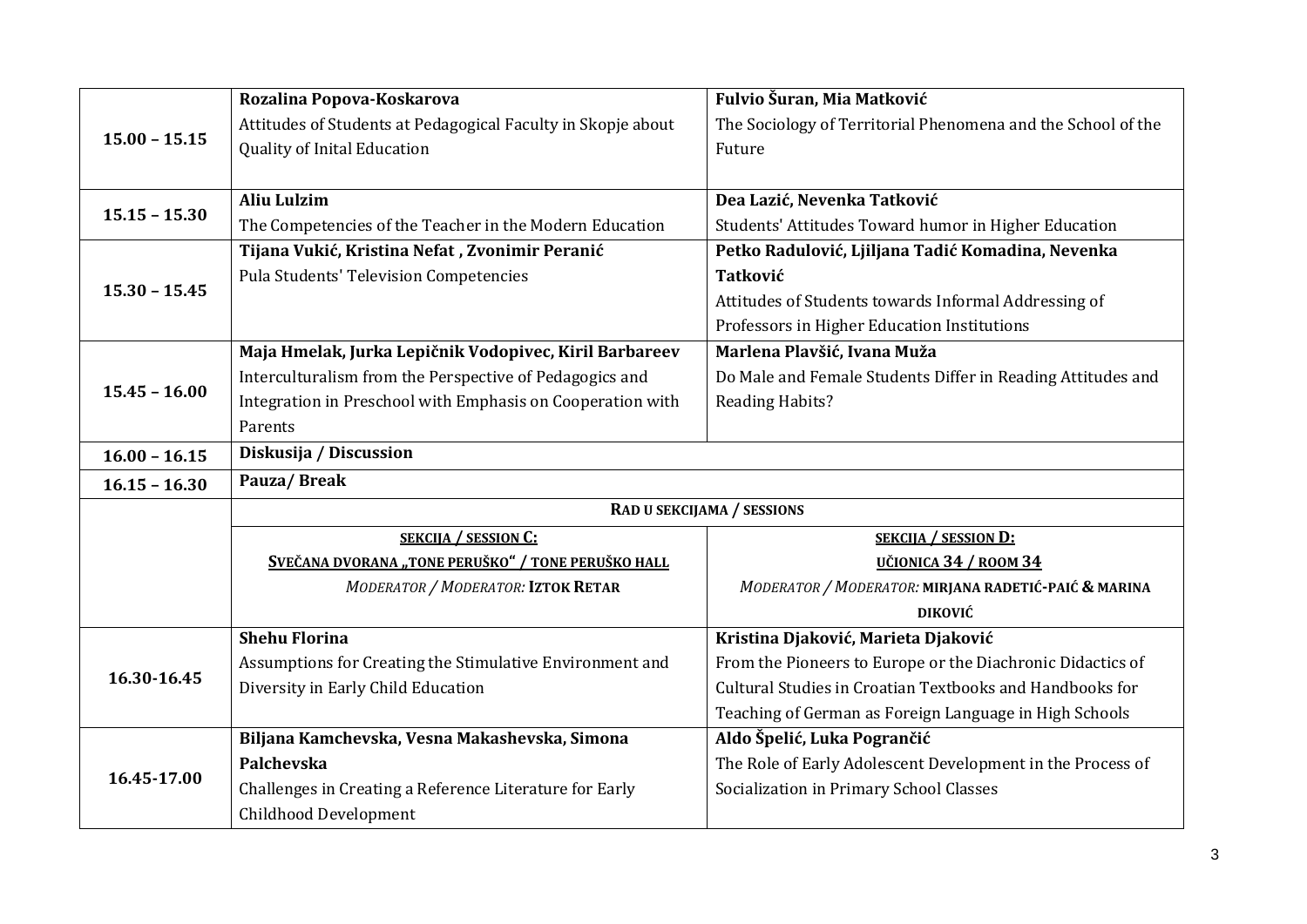| $17.00 - 17.15$         | Dina Bančić                                                                                                                  |                                                       |  |
|-------------------------|------------------------------------------------------------------------------------------------------------------------------|-------------------------------------------------------|--|
|                         | Use of Natural and Waste Materials in the Artistic Expression                                                                |                                                       |  |
|                         | of Preschool Children                                                                                                        |                                                       |  |
|                         | Jurka Lepičnik-Vodopivec, Tina Štemberger, Iztok Retar                                                                       |                                                       |  |
| $17.15 - 17.30$         | Modern Teaching: An Example of Designing Innovative Motor                                                                    | DOKTORSKA RADIONICA/ DOCTORAL WORKSHOP                |  |
|                         | <b>Learning Environments</b>                                                                                                 | Primjena teorije mjerenja u odgojno-obrazovnim        |  |
|                         | Tatjana Koteva-Mojsovska                                                                                                     | znanostima/ Application of Measurement Theory in      |  |
| $17.30 - 17.45$         | Development of Communication Competencies in Early                                                                           | <b>Educational Sciences</b>                           |  |
|                         | <b>Childhood Education</b>                                                                                                   |                                                       |  |
|                         | Lada Duraković                                                                                                               | Voditelj/Leader: Darko Lončarić                       |  |
|                         | Homeland in Higher Music Education: Examples of Educational                                                                  |                                                       |  |
| $17.45 - 18.00$         | Projects Realised in Musicology Courses in Music Education                                                                   | Informatički kabinet na Fakultetu ekonomije i turizma |  |
|                         | <b>Studies</b>                                                                                                               | "Dr. Mijo Mirković"                                   |  |
|                         | Mirela Müller, Zrina Lovrić                                                                                                  |                                                       |  |
| 18.00-18.15             | The Challenges of a MyPad: a Reflection on Multimodal Activity                                                               |                                                       |  |
|                         | in Early Childhood Learning Games                                                                                            |                                                       |  |
| 18.15-18.30             | Diskusija / Discussion                                                                                                       |                                                       |  |
|                         | PETAK, 31. svibnja 2019. / FRIDAY 31st May 2019                                                                              |                                                       |  |
|                         | Nevenka Tatković, Sanja Tatković i Jelena Krmpotić: Senzorna integracija i intervencije pomoću konja / Sensory Integration   |                                                       |  |
| $9.00 - 9.30$           | and Equine Assisted Interventions                                                                                            |                                                       |  |
| PREDSTAVLJANJE          | Maja Hmelak i Jurka Lepičnik Vodopivec: Vzgojitelj predškolskih otrok in skrb za lasten profesionalni razvoj / The Preschool |                                                       |  |
| KNJIGA /<br><b>BOOK</b> | Child Care Provider and Care for Own Professional Development                                                                |                                                       |  |
| <b>PRESENTATION</b>     | Moderatorica: Marina Diković                                                                                                 |                                                       |  |
|                         | (Svečana dvorana "Tone Peruško" / Tone Peruško Hall)                                                                         |                                                       |  |
|                         |                                                                                                                              | RAD U SEKCIJAMA / SESSIONS                            |  |
|                         | <b>SEKCIJA / SESSION E:</b>                                                                                                  | <b>SEKCIJA / SESSION F:</b>                           |  |
|                         | SVEČANA DVORANA "TONE PERUŠKO" /TONE PERUŠKO HALL                                                                            | UČIONICA 34 / ROOM 34                                 |  |
|                         | MODERATOR / MODERATOR: MIRJANA RADETIĆ-PAIĆ                                                                                  | MODERATOR / MODERATOR: LORENA LAZARIĆ & MAJA HMELAK   |  |
| 9.30-9.45               | Petra Miščak, Biljana Trajkovski, Ivana Jurjević Jovanović                                                                   | Dijana Drandić, Lorena Lazarić                        |  |